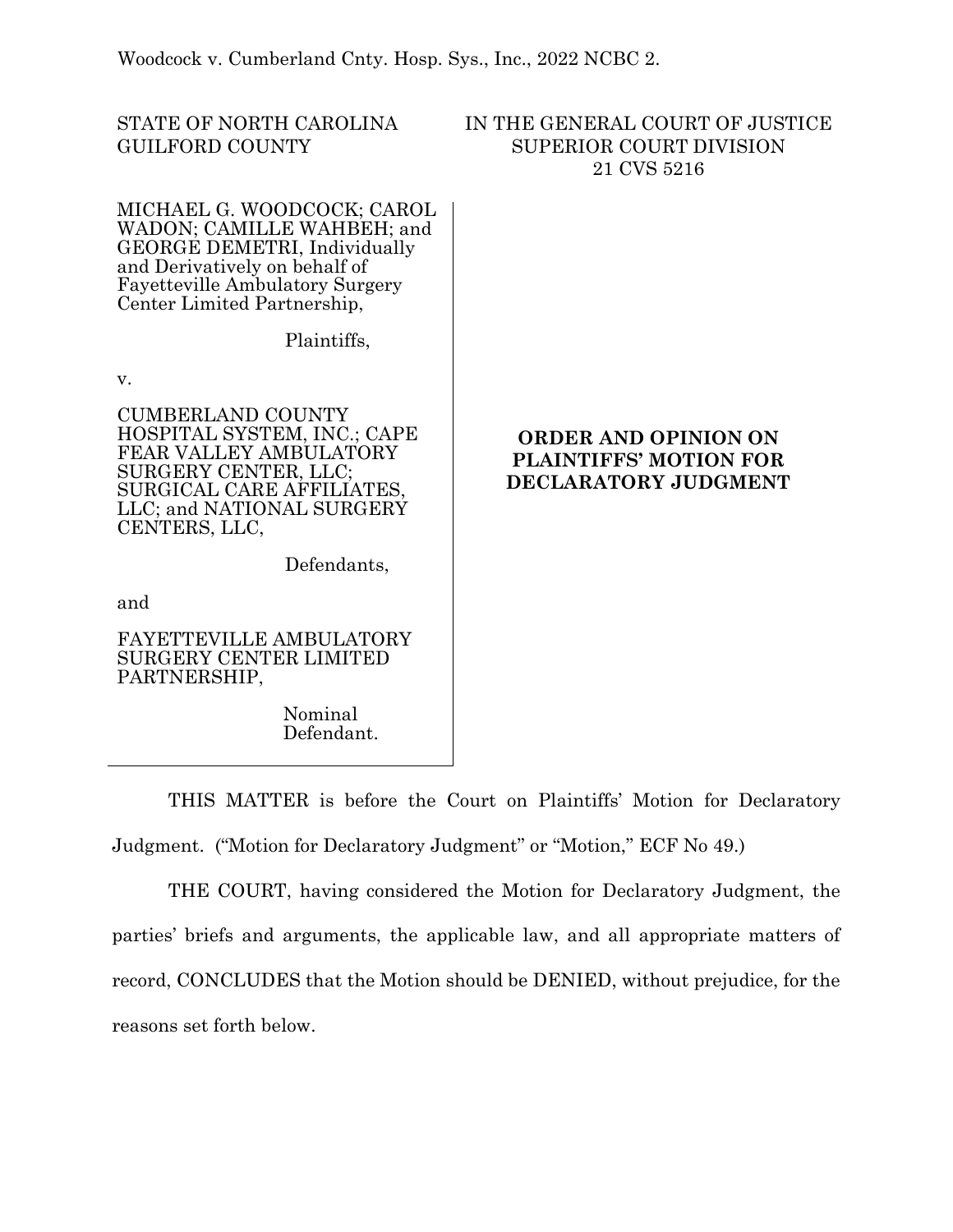*Douglas S. Harris for Plaintiffs Michael G. Woodcock, Carol Wadon, Camille Wahbeh, and George Demetri.* 

*K&L Gates LLP by Marla T. Reschly, Susan K. Hackney, and Daniel D. McClurg for Defendants Cumberland County Hospital System, Inc. and Cape Fear Valley Ambulatory Surgery Center, LLC.* 

*Bradley Arant Boult Cummings LLP by Jonathan E. Schulz and Christopher C. Lam for Defendants Surgical Care Affiliates, LLC and National Surgery Centers, LLC.* 

Davis, Judge.

#### **INTRODUCTION**

1. This case relates to the ownership and operation of Fayetteville Ambulatory Surgery Center Limited Partnership ("FASC"), which operates an ambulatory surgery center in Fayetteville, North Carolina, and is named as a Nominal Defendant in this action. (ECF No. 3.2, Articles III–V, at pp. 6–7.)

2. This matter arises out of a disputed 1 April 2019 sale by Defendant National Surgery Centers, LLC ("NSC") of its 100% equity ownership in the general partner of FASC—Defendant Cape Fear Valley Ambulatory Surgery Center, LLC[1](#page-1-0) ("CFVASC")—to Defendant Cumberland County Hospital System, Inc. ("CCHS"). (ECF No. 15, at ¶ 17) (hereinafter, the "April 2019 Transaction").

3. Plaintiffs—all limited partners of FASC—have now filed a Motion for Declaratory Judgment, challenging the propriety of the April 2019 Transaction and

<span id="page-1-0"></span><sup>1</sup> Prior to April 2019, CFVASC was known as "NSC Fayetteville, LLC," which was previously known as "NSC Fayetteville, Inc." (ECF No. 15, at  $\P$  6.) NSC Fayetteville, LLC was renamed CFVASC on 17 April 2019. (*Id*.) For purposes of clarity, the Court will refer to all iterations of the general partner of FASC as CFVASC.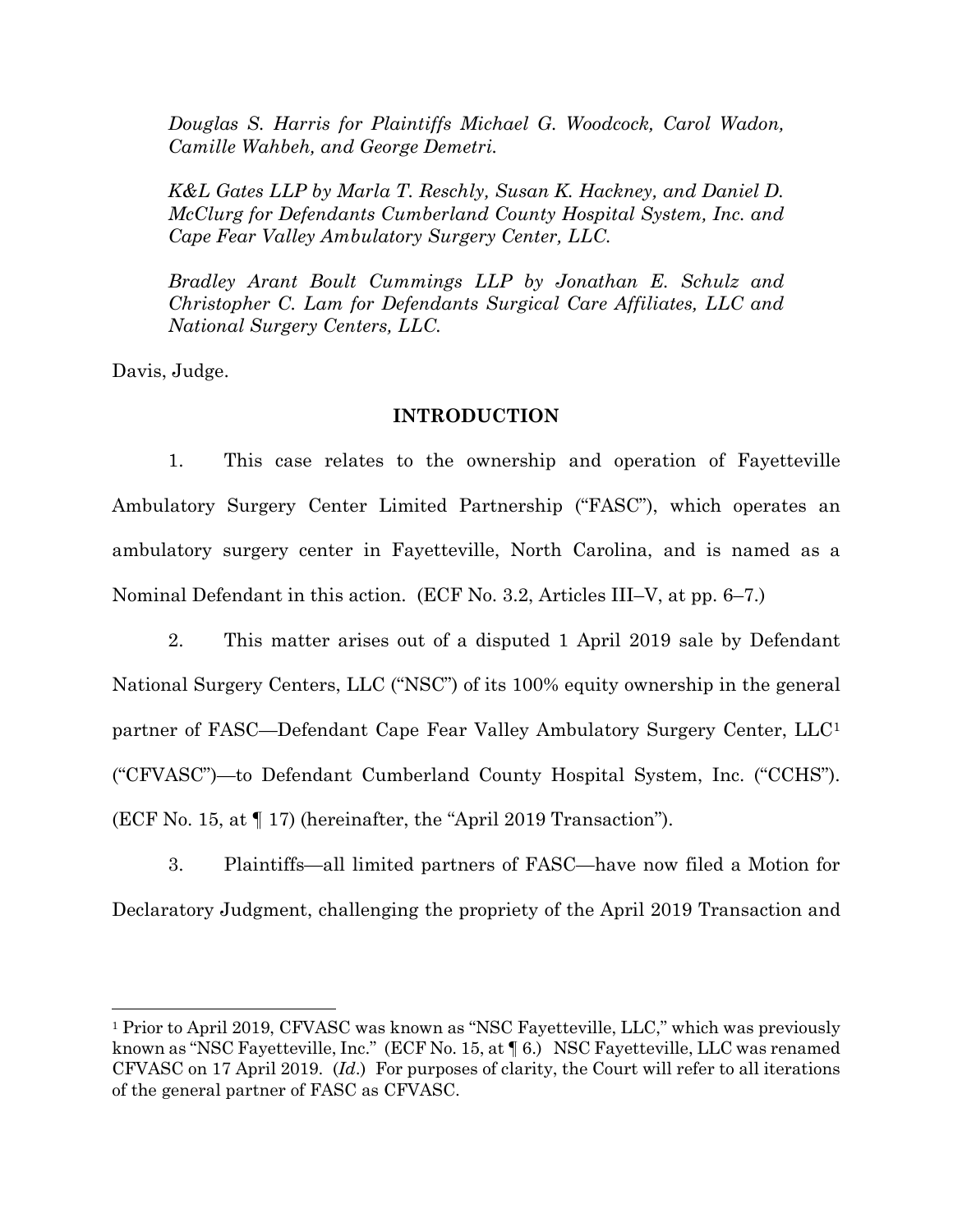its ramifications. For the reasons set out below, the Court concludes that the Motion is premature and should be denied without prejudice.

## **FACTUAL AND PROCEDURAL BACKGROUND**

4. FASC[2](#page-2-0) was formed in November 1991 with CFVASC serving as the sole general partner. (ECF No. 63.1, at  $\P$  6.) Although the limited partnership agreement controlling FASC has been amended several times, the version of the agreement relevant to this dispute is dated 1 October 1995 and entitled "Second Amended and Restated Limited Partnership Agreement." ("1995 LP Agreement," ECF No. 3.2.)

5. When the 1995 LP Agreement was executed, FASC was comprised of CFVASC as the general partner along with twelve limited partners. (ECF No. 3.2, at Sched. A.; ECF No. 63.1, at  $\P$  8.) CFVASC (then named NSC Fayetteville, Inc.) was a wholly owned subsidiary of Defendant National Surgery Centers, LLC ("NSC"), which, in turn, is a wholly owned subsidiary of Defendant Surgical Care Affiliates, LLC ("SCA"). (ECF No. 63.1, at ¶ 10.) Among the twelve limited partners were Plaintiffs Michael Woodcock, Carol Wadon, Camille Wahbeh, George Demetri, and Defendant CCHS.[3](#page-2-1) (ECF No. 3.2, at Sched. A.)

<span id="page-2-0"></span><sup>&</sup>lt;sup>2</sup> As this Opinion makes painfully clear, this case involves a complex series of events involving a multitude of different entities, thereby necessitating the use of acronyms for the various entities. In their respective briefs, the parties often utilize differing acronyms to refer to the same entity, a practice that only makes the Court's job more difficult. Therefore, the parties are directed to use the nomenclature and acronyms set out in this Opinion in all future filings with this Court when referencing the various entities involved in this action.

<span id="page-2-1"></span><sup>3</sup> Plaintiffs are medical doctors in Fayetteville, North Carolina. (ECF No. 3.2, at Sched. A.) Defendant CCHS is a North Carolina non-profit corporation that has surgical centers and operating rooms located in Cumberland County, North Carolina. (ECF No. 15, at ¶ 3.)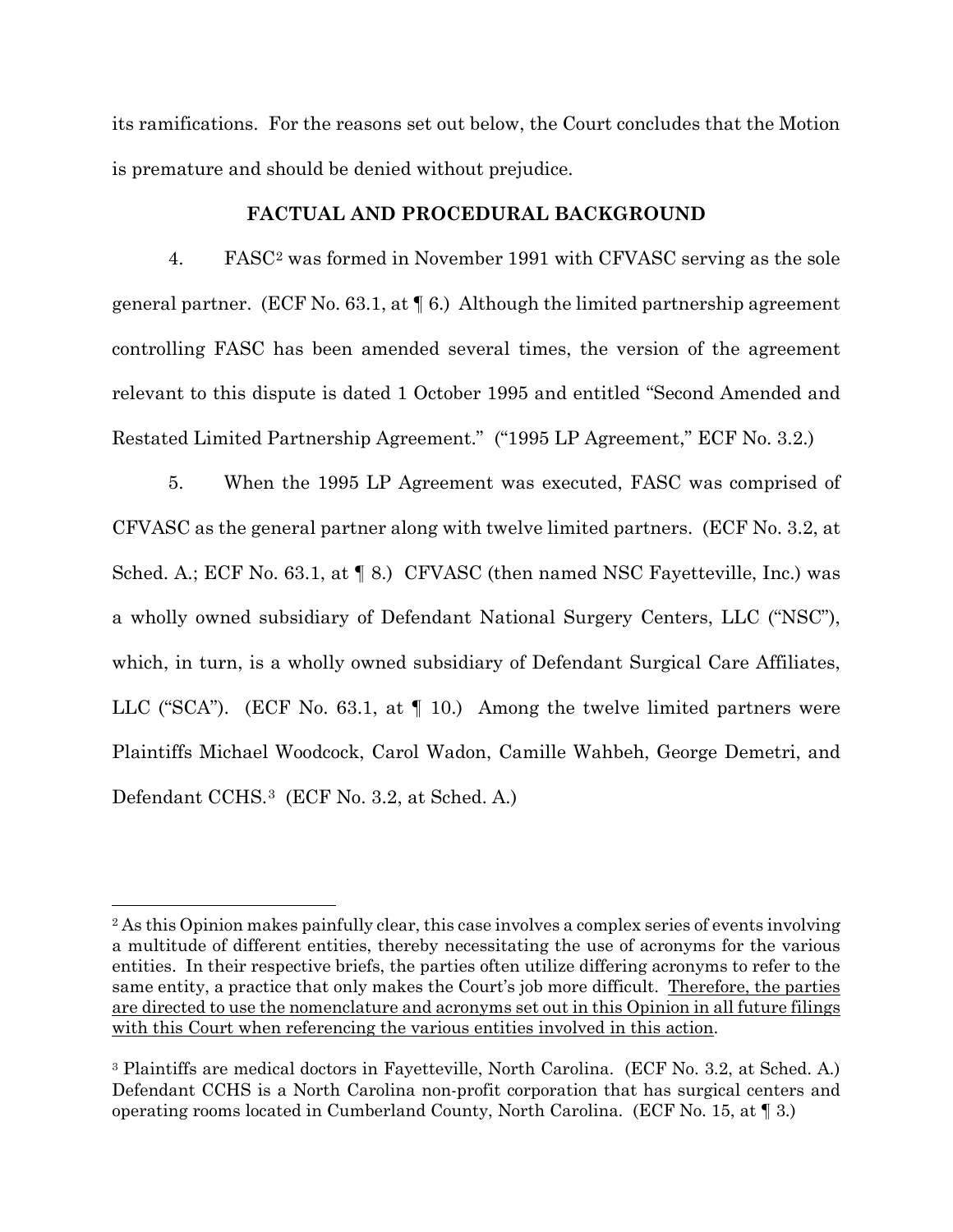6. At some point in time, NSC and SCA made known their intent to sell CFVASC. (ECF No. 63.1, at ¶ 11.) Woodcock and CCHS separately engaged in negotiations with NSC and SCA in an effort to acquire CFVASC. (*Id*. at ¶ 12.) NSC and SCA ultimately decided to sell the equity in CFVASC to CCHS, precipitating the April 2019 Transaction. (*Id*. at ¶¶ 13, 16.)

7. As a precursor to the April 2019 Transaction, CCHS conveyed all of its then-owned limited partner shares to CFVASC pursuant to a Contribution Agreement (ECF No. 3.6 [SEALED]), which purported to divest CCHS of its limited partner status in FASC. (ECF No. 63.1, at  $\P$  15; ECF No. 15, at  $\P$  17.)

8. Immediately thereafter, pursuant to an Equity Purchase Agreement (ECF No. 3.5 [SEALED]), CCHS purportedly purchased from NSC 100% of the equity of CFVASC, which ultimately included the purchase of the same limited partner shares CCHS had previously conveyed to CFVASC. (ECF No. 15, at ¶ 17.)

9. As of the present date, Plaintiffs remain limited partners of FASC, and CCHS purports to be the 100% owner of CFVASC—the general partner of FASC. (*Id*. at ¶¶ 5, 14.) Nevertheless, Plaintiffs argue that CCHS "does not have lawful authority to own 100% of [CFVASC] or to exercise any authority over [CFVASC]." (*Id*. at ¶ 146.)

10. Among other things, Plaintiffs contend that the April 2019 Transaction and CCHS's resulting ownership of the general partner of FASC breaches various provisions of the 1995 LP Agreement and that the methods utilized to effectuate the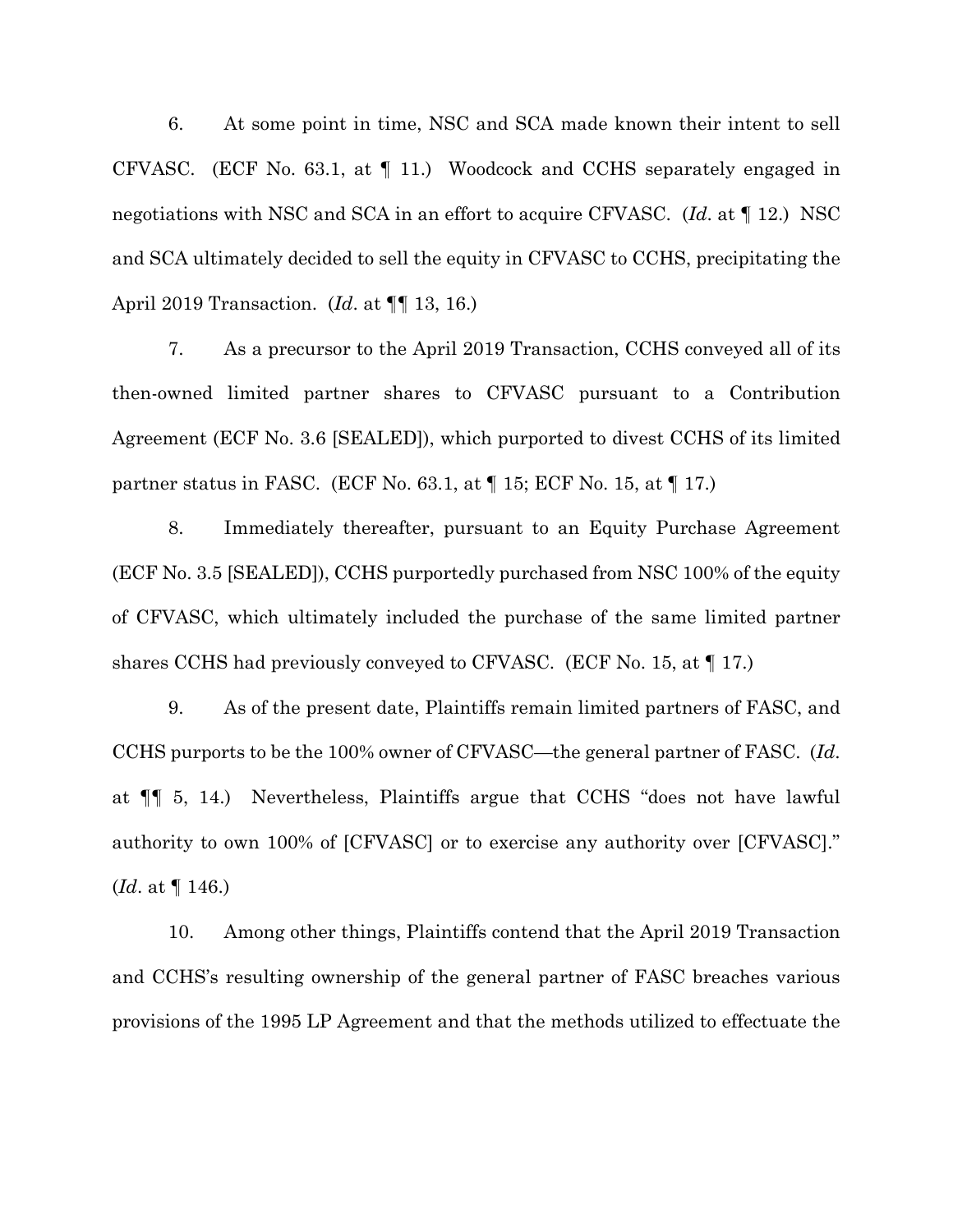transaction were purposefully crafted to sidestep various terms of the 1995 LP Agreement. (*Id*. at ¶¶ 18–29.)

11. The same factual background underlying this lawsuit was the subject of a prior lawsuit involving all the parties to this action except for Defendants NSC, SCA, and Nominal Defendant FASC. *See Woodcock v. Cumberland Cty. Hosp. Sys., Inc.*, Case No. 2019-CVS-8790 (N.C. Super. Ct.) (the "Prior Lawsuit"). The Prior Lawsuit was voluntarily dismissed without prejudice by Plaintiffs pursuant to Rule 41 of the North Carolina Rules of Civil Procedure on 24 November 2020. (*Id*. at ECF No. 85.)

12. On 11 May 2021, Plaintiffs filed the Complaint in the present action, which purports to assert eleven causes of action both individually and derivatively on behalf of FASC. (ECF No. 15, at pp. 7–64.) Pertinent to the present Motion, Plaintiffs' eleventh cause of action in the Complaint seeks a declaratory judgment that CCHS "does not have lawful authority to own 100% of [CFVASC]."[4](#page-4-0) (*Id*. at p. 66.)

13. Each of the named Defendants filed an answer to the Complaint on 23 September 2021. (ECF Nos. 45–46.)

14. On 8 November 2021, Plaintiffs filed a Motion for Declaratory Judgment, seeking a declaration from the Court that (a) the April 2019 Transaction was "not effective"; (b) there is currently no legally valid general partner of FASC; (c)

<span id="page-4-0"></span><sup>4</sup> Plaintiffs' eleventh cause of action also seeks a declaration that a "July 1, 2008 'Cash Management Agreement' is not now and never has been in lawful effect because it never was authorized by a two-thirds supermajority written vote by the Limited Partners." (ECF No. 15, at p. 66.) However, this requested declaration is not relevant to the present Motion.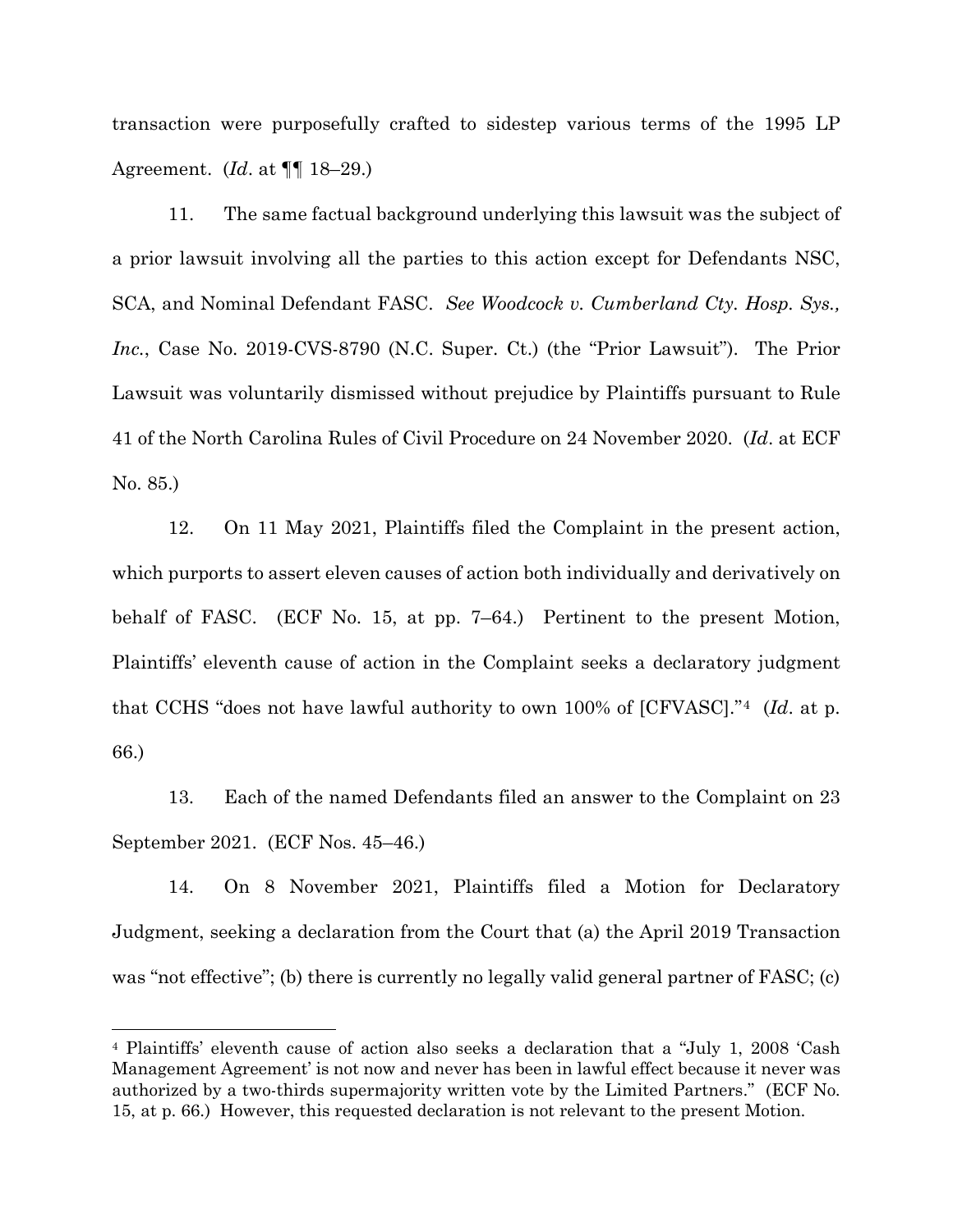CCHS cannot lawfully cast any general partner votes or any limited partner votes; (d) CCHS has "constructively resigned its position in control of 100% of the equity of [CFVASC] such that the position of General Partner may be refilled pursuant to the terms of the [1995 LP Agreement]"; and (e) the 1995 LP Agreement "may be modified or amended by a Two-Thirds in interest written consent of the Limited Partners without the consent of the General Partner by reason that the General Partner's position is vacant." (ECF No. 49, at pp. 12–13.) In support of their Motion, Plaintiffs filed numerous supporting exhibits, including affidavits and portions of deposition testimony from the Prior Lawsuit. (*See, e.g.*, ECF Nos. 50.4, 50.10.)

15. The Court entered a Case Management Order on 10 November 2021, giving the parties approximately eight months to conduct fact discovery and two additional months to conduct expert discovery with a post-discovery dispositive motion deadline of 31 October 2022. (ECF No. 52, at pp. 5, 11.)

16. On 12 January 2022 the Court held a hearing on the Motion, which is now ripe for resolution.

#### **LEGAL STANDARD**

17. Plaintiffs bring the Motion pursuant to the Declaratory Judgment Act, N.C.G.S. § 1-253, et seq. (ECF No. 49, at p. 1), which "affords an appropriate procedure for alleviating uncertainty in the interpretation of written instruments and for clarifying litigation." *Hejl v. Hood, Hargett & Assocs.*, 196 N.C. App. 299, 302 (2009) (cleaned up).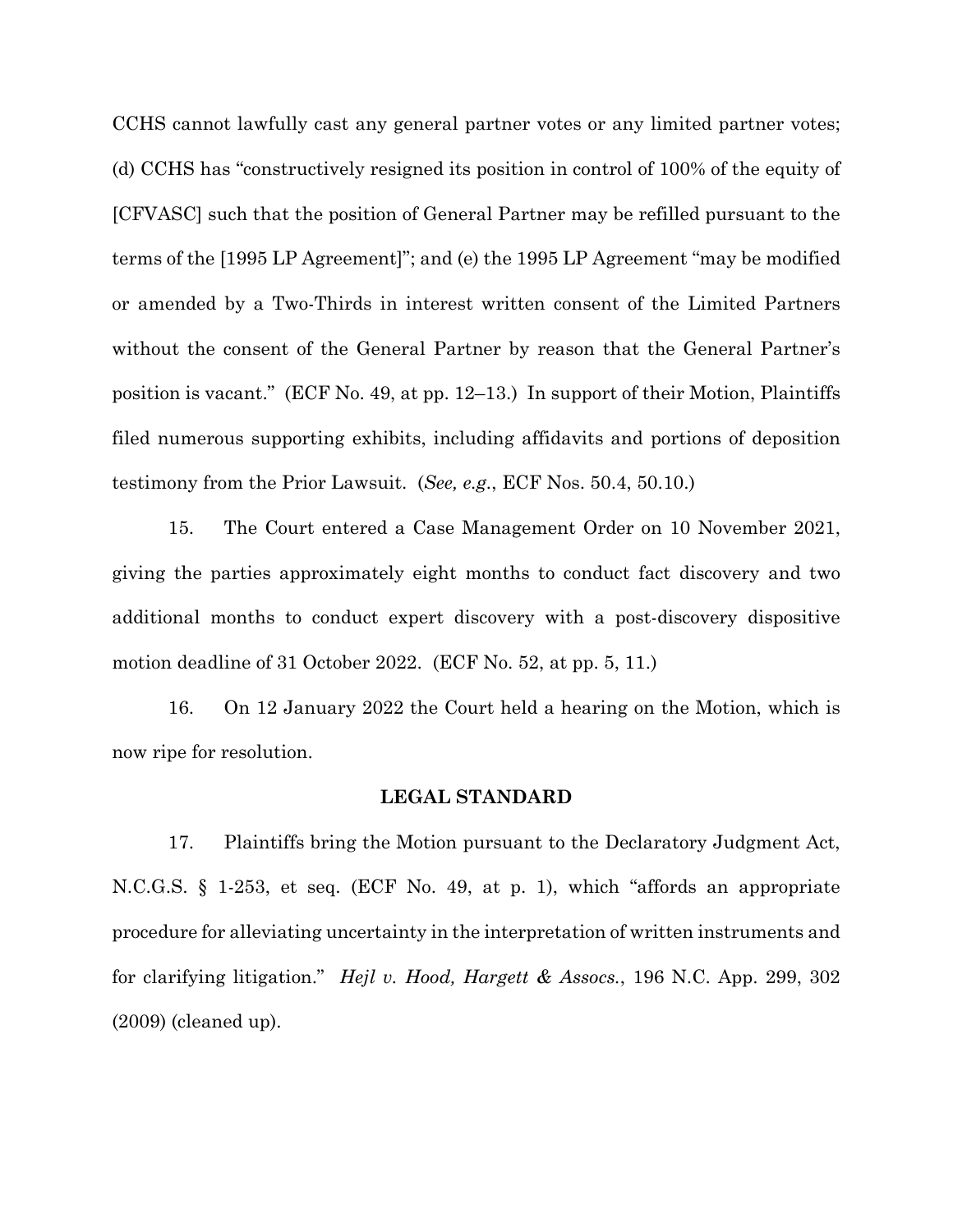18. "North Carolina courts have held that summary judgment is an appropriate procedure in an action for declaratory judgment." *Id*. at 303; *see N.C. State Conf. of the NAACP v. Moore*, 273 N.C. App. 452, 466–67 (2020); *Medearis v. Trustees of Myers Park Baptist Church*, 148 N.C. App. 1, 4 (2001); *Bellefonte Underwriters Ins. Co. v. Alfa Aviation*, 61 N.C. App. 544, 547 (1983); *Montgomery v. Hinton*, 45 N.C. App. 271, 273 (1980); *see also* N.C.G.S. § 1A-1, Rule 56(a) ("A party seeking . . . to obtain a declaratory judgment may . . . move with or without supporting affidavits for a summary judgment in his favor upon all or any part thereof.").

19. Accordingly, in evaluating Plaintiffs' Motion for Declaratory Judgment, the Court deems it appropriate to utilize the standards applicable to the determination of a summary judgment motion. *See Hejl*, 196 N.C. App. at 303 ("[O]n review of a declaratory judgment action, we apply the standards used when reviewing a trial court's determination of a motion for summary judgment.").

20. Summary judgment is appropriate "if the pleadings, depositions, answers to interrogatories, and admissions on file, together with affidavits, if any, show that there is no genuine issue as to any material fact and that any party is entitled to judgment as a matter of law." N.C.G.S. § 1A-1, Rule 56(c). In deciding a motion for summary judgment, the Court views the evidence in the light most favorable to the nonmoving party and draws all inferences in its favor. *See Vizant Techs., LLC v. YRC Worldwide, Inc.*, 373 N.C. 549, 556 (2020); *N.C. Farm Bureau Mut. Ins. Co. v. Sadler*, 365 N.C. 178, 182 (2011).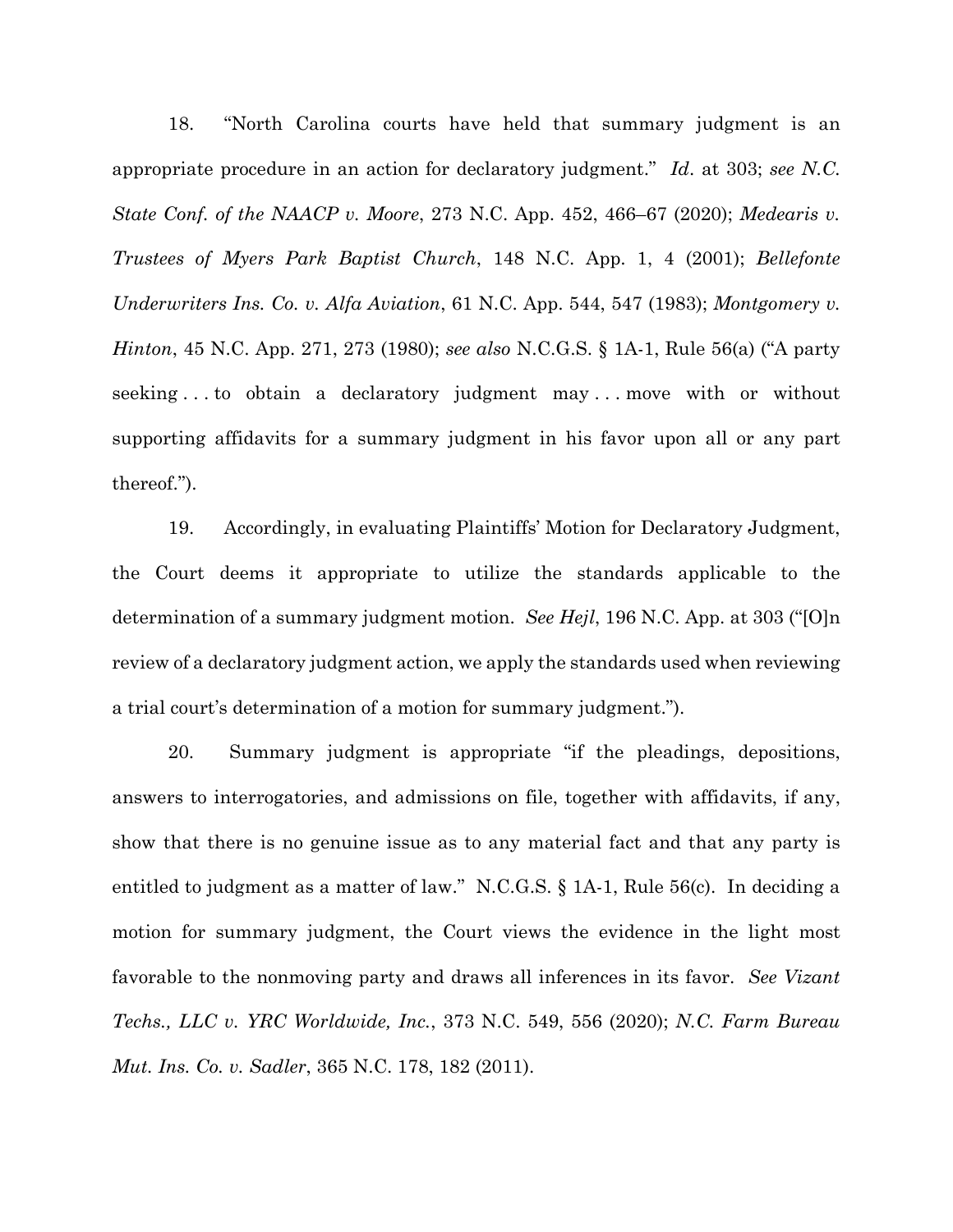21. The moving party "bears the initial burden of demonstrating the absence of a genuine issue of material fact." *Liberty Mut. Ins. Co. v. Pennington*, 356 N.C. 571, 579 (2002). If the moving party carries this burden, the opposing party "may not rest upon the mere allegations or denials of his pleading," N.C. R. Civ. P. 56(e), but must instead "come forward with specific facts establishing the presence of a genuine factual dispute for trial," *Liberty Mut. Ins. Co.*, 356 N.C. at 579. "An issue is genuine if it can be proven by substantial evidence and a fact is material if it would constitute or irrevocably establish any material element of a claim or a defense." *Lowe v. Bradford*, 305 N.C. 366, 369 (1982) (cleaned up).

22. "When the party with the burden of proof moves for summary judgment, a greater burden must be met." *Almond Grading Co. v. Shaver*, 74 N.C. App. 576, 578 (1985). The movant "must show that there are no genuine issues of fact; that there are no gaps in his proof; that no inferences inconsistent with his recovery arise from the evidence; and that there is no standard that must be applied to the facts by the jury." *Kidd v. Early*, 289 N.C. 343, 370 (1976). For that reason, "rarely is it proper to enter summary judgment in favor of the party having the burden of proof." *Blackwell v. Massey*, 69 N.C. App. 240, 243 (1984); *see also Parks Chevrolet, Inc. v. Watkins*, 74 N.C. App. 719, 721 (1985).

### **ANALYSIS**

23. As a threshold matter, Defendants argue that any substantive ruling on the merits of the Motion at this stage—the beginning of the discovery period—would be premature. Defendants contend that discovery is necessary both in order for them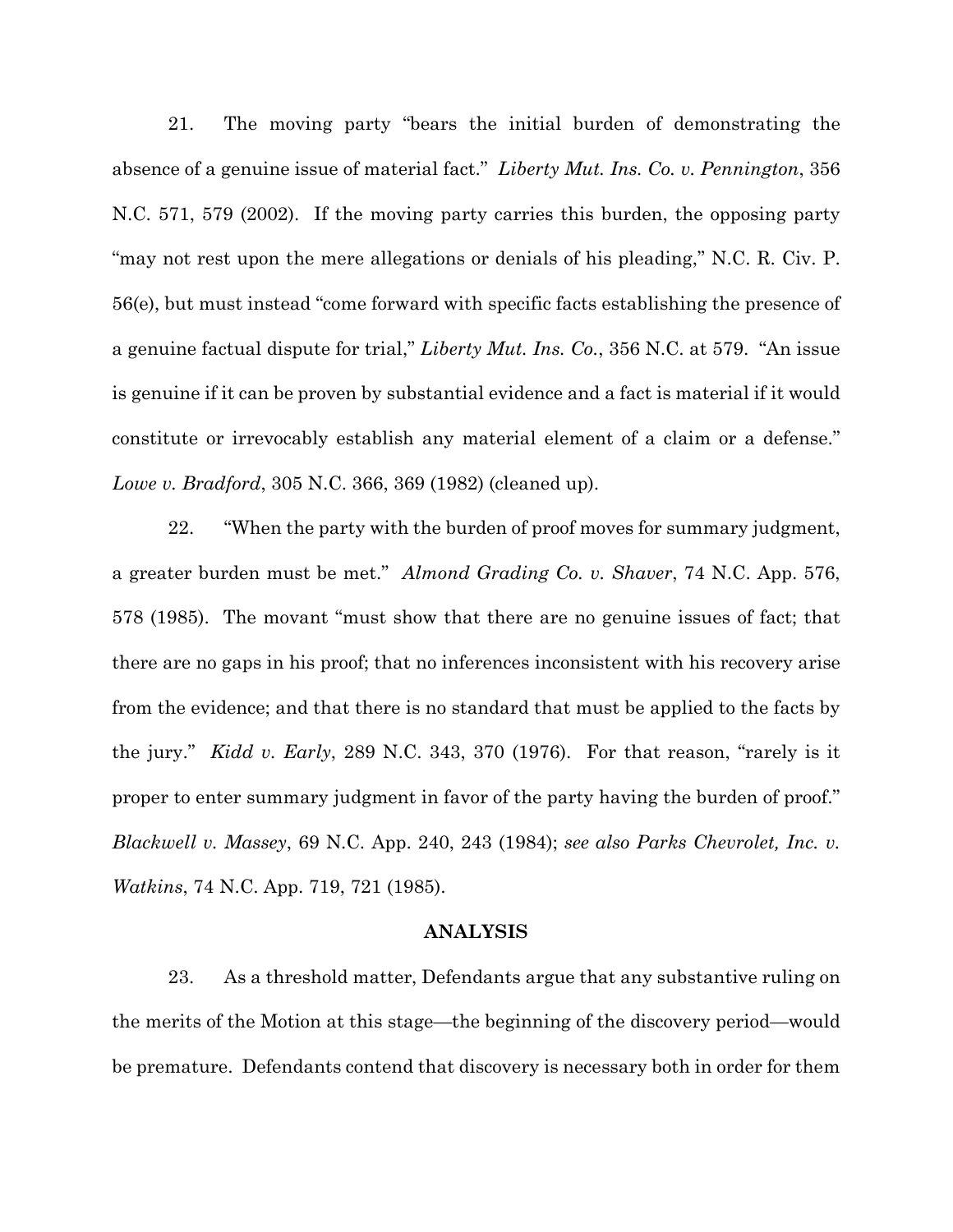to be able to effectively respond to the Motion and for the Court to appropriately rule on the Motion. (ECF No. 60, at pp. 5–9; ECF No. 62, at pp. 8–14.)

24. "Ordinarily it is error for a court to hear and rule on a motion for summary judgment when discovery procedures, which might lead to the production of evidence relevant to the motion, are still pending and the party seeking discovery has not been dilatory in doing so." *Conover v. Newton*, 297 N.C. 506, 512 (1979) (citations omitted); *see also Premier, Inc. v. Peterson*, 232 N.C. App. 601, 610 (reversing and remanding a trial court's entry of summary judgment where the motion for summary judgment was made 40 days after the entry of the case management order, reasoning that the factual record was insufficiently developed for the court to make such a determination); *Ussery v. Taylor*, 156 N.C. App. 684, 686 (reversing the premature entry of summary judgment and remanding to give the parties "the opportunity to further develop the facts").

25. Here, the Motion for Declaratory Judgment—in essence, a motion for partial summary judgment—was filed four days prior to the Court's entry of the Case Management Order, which provided for approximately eight months of fact discovery and additional time for expert discovery. The parties represent that as of the present date no discovery has yet been conducted. Although some discovery took place in the Prior Lawsuit, the present action involves two new defendants (NSC and SCA), several new claims (including the eleventh cause of action in the Complaint seeking a declaratory judgment), and new factual allegations—at least some of which appear to be in dispute at this early stage of the litigation.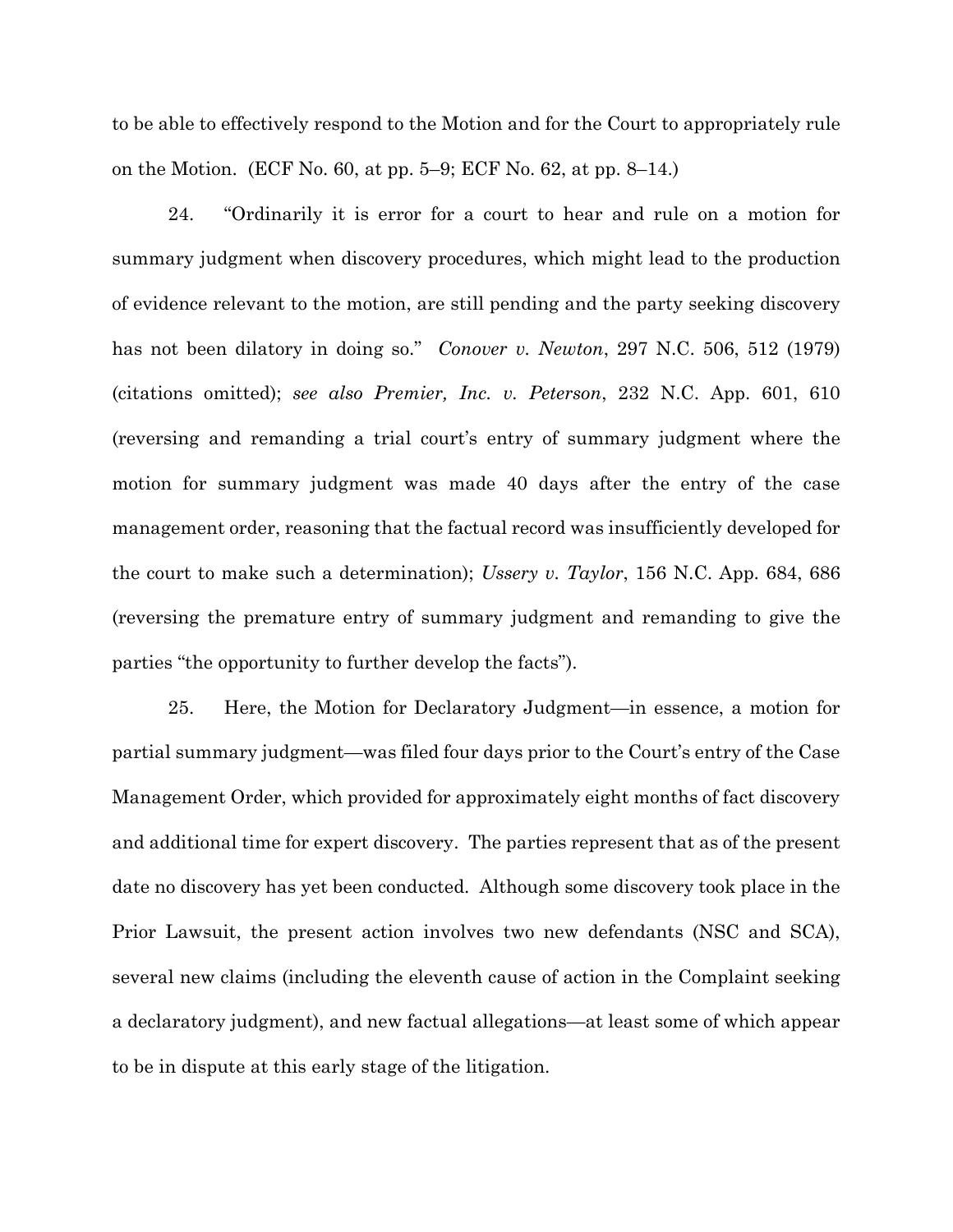26. Nevertheless, Plaintiffs contend that "there is only one reasonable inference that can be drawn from the facts of this case"; "there is reasonably nothing more to discover that would justify, explain or excuse" the April 2019 Transaction; and this Court should not "let the case drift along for nine months while [CCHS] continues to work its plan for the destruction of FASC from the inside." (ECF No. 64, at pp. 10–12.)

27. The Court agrees with Defendants for several reasons. First, at this early stage of the litigation, it is simply too early for the Court to tell whether there is only "one reasonable inference" that can be drawn from the facts (as Plaintiffs present them) or that there is "nothing more to discover" that could impact this "one reasonable inference." (ECF No. 64, at pp. 10–11.) Indeed, Defendants SCA and NSC have set out in their brief a non-exhaustive list of twenty relevant topics that they contend require a developed factual record before the Court can reach a determination regarding the merits of the Motion. (ECF No. 60, at pp. 6–8.)

28. Second, Plaintiffs have failed to convince the Court of the need for an immediate ruling on the Motion. Initially, Plaintiffs argued that the urgency surrounding the Motion was the "rapidly approaching" 31 December 2021 dissolution date of FASC as set forth in the 1995 LP Agreement. (ECF No. 51, at p. 2.) Article VI of the 1995 LP Agreement states: "The term of the Partnership shall be from the date of filing of the Certificate until December 31, 2021, unless extended or sooner liquidated or dissolved in accordance with this Agreement or applicable law." (ECF No. 3.2, at Art. VI.) The 1995 LP Agreement further states that "immediate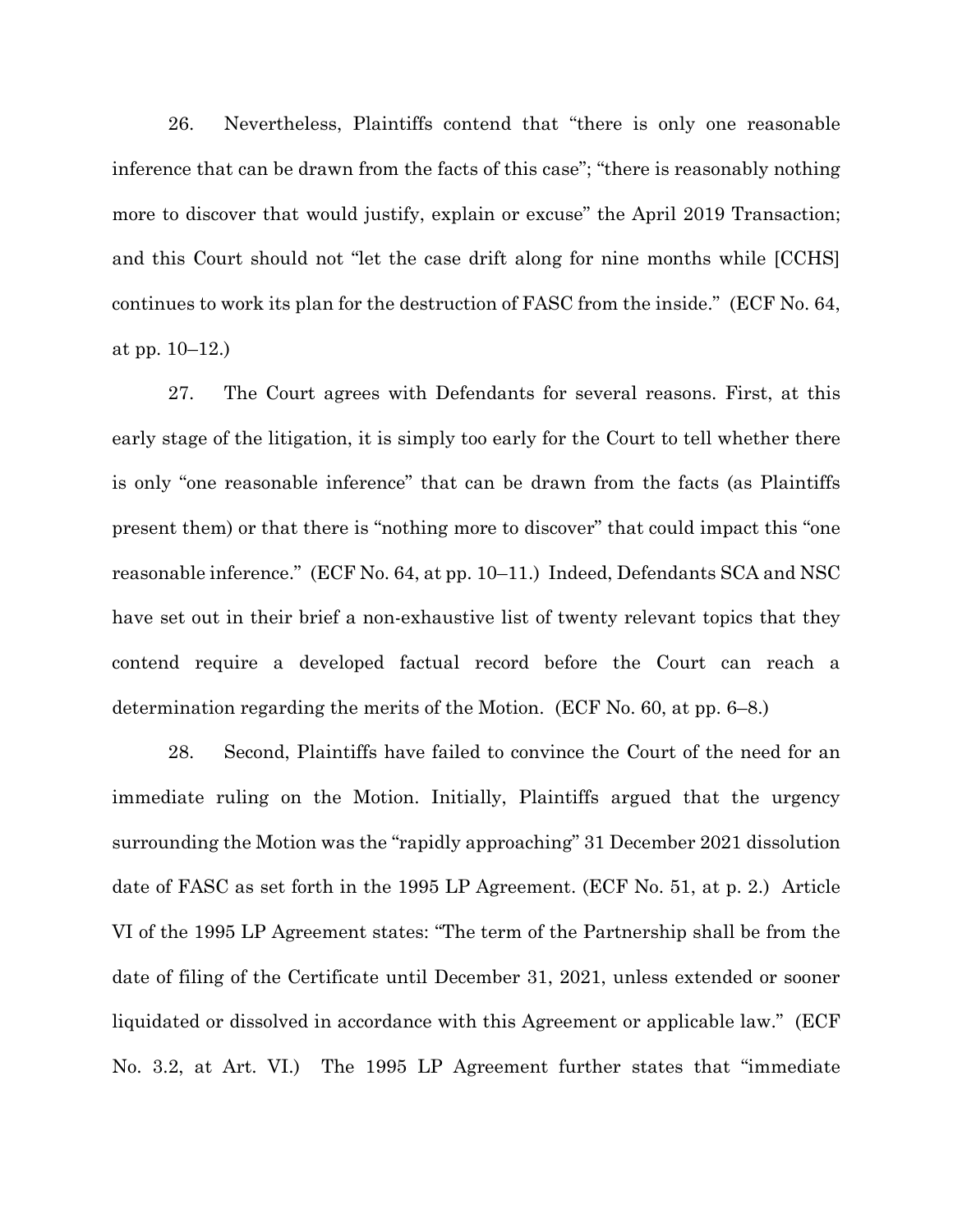dissolution" of FASC will occur upon "[t]he expiration of the term of the Partnership Agreement as provided in Article VI of this Agreement, unless the General Partner [CFVASC] and Two-Thirds in Interest of the Limited Partners agree to extend the term of the Partnership past the date set forth in Article VI[.]" (ECF No. 3.2, at § 16.2(d).) Plaintiffs' concern was that CCHS, "through its control of [CFVASC]," was "coercively withholding [CFVASC's] consent" to an extension of FASC despite the "rapidly approaching deadline." (ECF No. 51, at pp. 2–3.) However, at some point on or after 12 November 2021, CFVASC, in its capacity as general partner, and twothirds in interest of the limited partners extended the term of FASC from 31 December 2021 through and including 31 December *2022*. (*See* ECF No. 61.1; ECF No. 63.2.) At the hearing on the Motion, counsel for Plaintiffs conceded that the dissolution date had, in fact, been properly extended. Accordingly, this argument is now moot. The Court is also of the view that Plaintiffs' *current* argument as to the urgency of this Motion—*i.e.*, that CCHS plans the "destruction of FASC from the inside" (ECF No. 64, at p. 10)—is merely speculative at the present time.

29. As succinctly put by our Court of Appeals in a case similarly involving a premature motion, "[w]hile the Court does not foreclose the possibility that summary judgment may ultimately be appropriate in this matter, the Court concludes that such a determination cannot be properly made at the present time in light of the incomplete factual record that currently exists." *Premier Inc.*, 232 N.C. App. at 610. Therefore, the Court CONCLUDES that the Motion for Declaratory Judgment should be DENIED, without prejudice, as premature.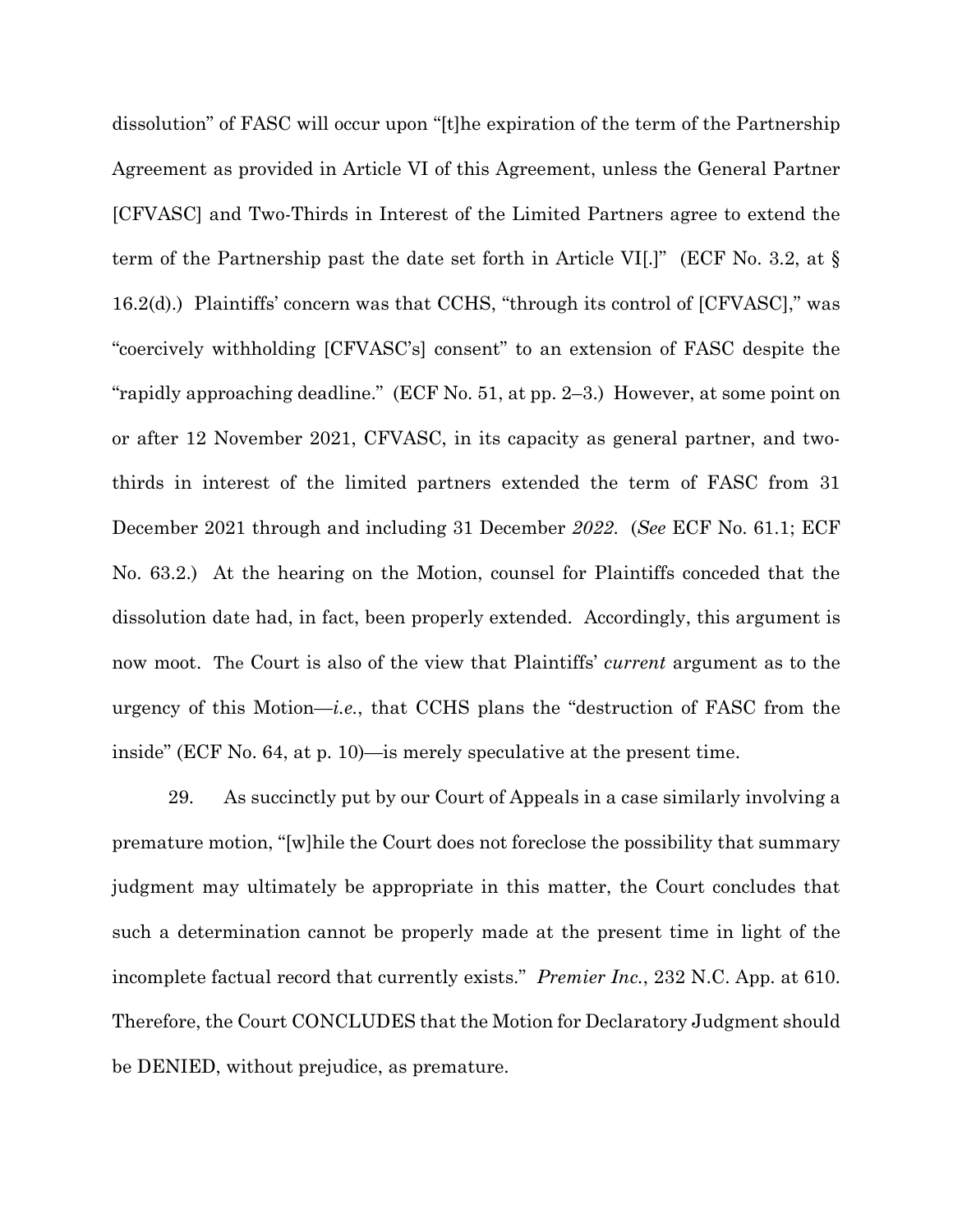30. The Court also notes one additional concern with the Motion—that is, the fact that the declaratory relief sought in the Motion is significantly broader than that sought in the eleventh cause of action in the Complaint containing Plaintiffs' request for declaratory relief.

31. Our Court of Appeals has previously held that "a declaratory judgment is a separate and independent action" and may not be "commenced by a motion in the cause." *N.C. State Bar v. Phillips*, 2020 N.C. App. LEXIS 795, at \*10 (2020) (unpublished) (quoting *Home Health & Hospice Care, Inc. v. Meyer*, 88 N.C. App. 257, 262 (1987)). Accordingly, Plaintiffs' ability to seek declaratory relief in this case via a motion cannot exceed the scope of the declaratory relief actually sought in their Complaint. *See Brady v. Prince*, 2015 NCBC 2, at \*5, n.2 (N.C. Super. Ct. Jan. 7, 2015) ("Plaintiffs also ask the Court to grant summary judgment finding that as a matter of law [Defendant] was practicing veterinary medicine as it is defined by North Carolina law. This relief was not expressly requested in Plaintiffs['] motion for declaratory judgment contained in their Complaint and, therefore, is deemed not properly before the Court.").

32. Here, Plaintiffs' declaratory judgment claim in the Complaint seeks, in pertinent part, a declaration from the Court that:

> [CCHS] does not have lawful authority to own 100% of the General Partner or to exercise any authority over the General Partner by reason that neither [CCHS], NSC, SCA, nor the General Partner ever obtained a two-third supermajority vote in writing from the Limited Partners[,] such as would have allowed a modification or agreement of the 1995 [LP] Agreement as was required before [CCHS] could obtain such ownership or authority[.]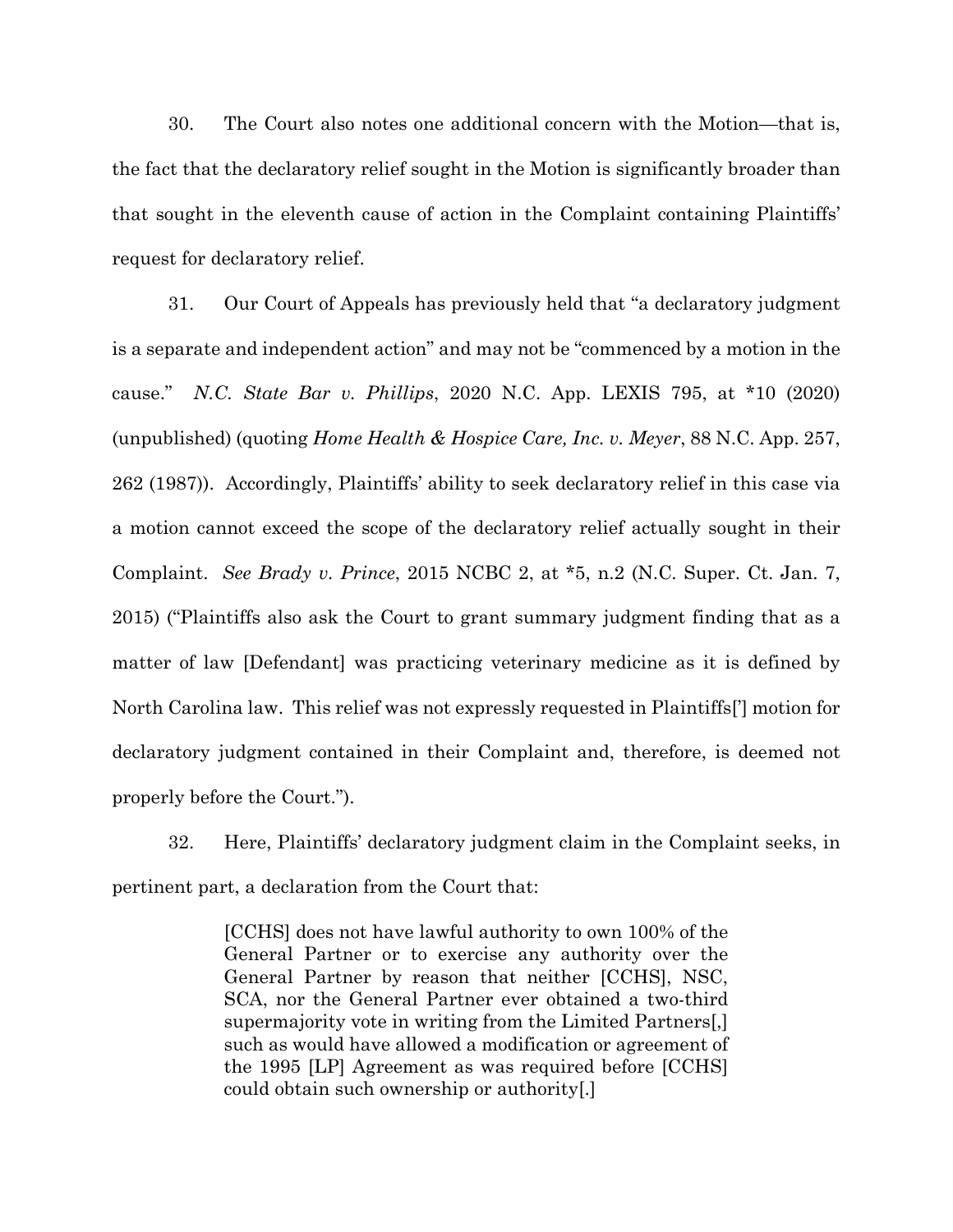## (ECF No. 15, at p. 66.)

33. In contrast, Plaintiffs' Motion for Declaratory Judgment seeks the

following declarations from the Court:

- 1. Declare that [CCHS's] purchase of 100% of equity of the General Partner was not effective pursuant to Section 15.9 of the 1995 [LP] Agreement and further declare that the General Partnership is vacant by reason that NSC has contractually ceded any control over the General Partner and [CCHS] is incapable of lawfully assuming control of the General Partner. Therefore, there is currently no lawful General Partner.
- 2. Declare that [CCHS], by reason of its claim of 100% of the equity of the General Partner, is not an effective claim of ownership pursuant to Section 15.9, and therefore, cannot lawfully cast any General Partner votes nor cast any Limited Partner votes for any Limited Partner Units ostensibly controlled by the General Partner including, but not limited to, those Limited Partner Units given by [CCHS] without consideration to the General Partner pursuant to the 1 April 2019 Contribution Agreement.
- 3. Declare that [CCHS] has constructively resigned its position in control of 100% of the equity of the General Partner such that the position of General Partner may be refilled pursuant to the terms of the 1995 [LP] Agreement contained under Article XVI.
- 4. Declare that the 1995 [LP] Agreement may be modified or amended by a Two-Thirds in interest written consent of the Limited Partners without the consent of the General Partner by reason that the General Partner's position is vacant. This authority to amend shall include the ability to vote a continuation of FASC operations after December 31, 2021 to a date to be determined by a Two-Thirds in interest written consent of the Limited Partners.